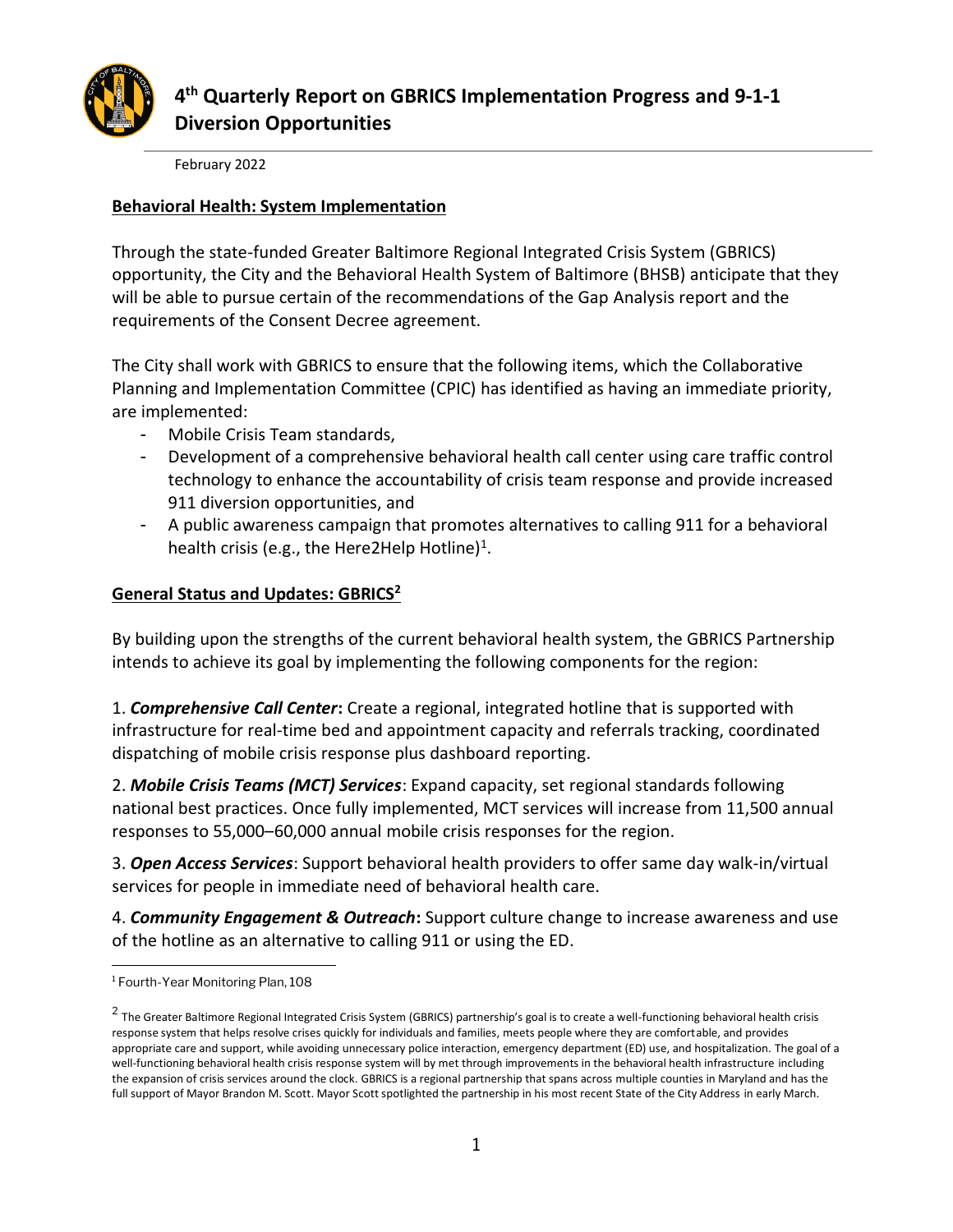In 2021, BHSB hired four GBRICS staff positions, executed a legal agreement between the 17 hospital partners and BHSB as the Regional Administrative Manager for the project, executed a MOU between all four Local Behavioral Health Authorities (LBHAs) in the region, and supported collaborative stakeholder engagement processes for the GBRICS Council and its committees.

GBRICS Partnership stakeholder engagement is guided by the Community Engagement Committee. In 2021 and early 2022, the committee conducted 25 roundtables with a wide range of stakeholders across the region. Additionally, three focus groups were convened to obtain input from Baltimore area youth ages 14-21. The Community Engagement Committee also provided feedback to support the activities of the communications and marketing consultant. The Council Policy & Advocacy Committee developed the GBRICS Policy Agenda, which includes recommendations for policy reform to sustain behavioral health crisis services. The agenda was adopted by the GBRICS Council in November 2021. A priority of the 2022 General Assembly Legislative session is to secure funding to support the implementation of 988 as the new suicide prevention and behavioral health crisis hotline in Maryland. To that end, GBRICS partner organizations formed the Fund Maryland 988 Campaign to establish a Maryland 988 Trust Fund with dedicated funding for behavioral health crisis services, and the City of Baltimore provided testimony in support of this legislation.

#### **Mobile Crisis Team Standards**

The Mobile Crisis Team (MCT) work group developed regional standards to inform the expansion of MCT services and the integration of MCTs within the Comprehensive Call Center in 2021. The work group met over the course of six months in 2021 and consisted of over 50 individuals representing community members, people with lived experience, representatives from service providers in each of the jurisdictions, staff representing the Behavioral Health Administration (BHA) and staff representing local jurisdictions including the Local Behavioral Health Authorities. The standards were developed through creating shared understanding of the goals, best practice research, an Environmental Scan of current mobile response/crisis services, and a review of the standards by stakeholder groups, including BHA. The standards were finalized in February 2022, and BHA announced that it plans to use the standards as a framework for developing statewide crisis system standards.

BHSB began drafting the MCT RFP in November 2021. The RFP for expanded MCT services is expected to be released in March 2022. The MRT standards will be incorporated into competitive procurement for existing MRT services in 2022, ahead of the proposed schedule.

#### **9-1-1 Diversion Opportunities**

Since mid-June 2021, the City of Baltimore has been piloting a 9-1-1 Diversion process<sup>i</sup> in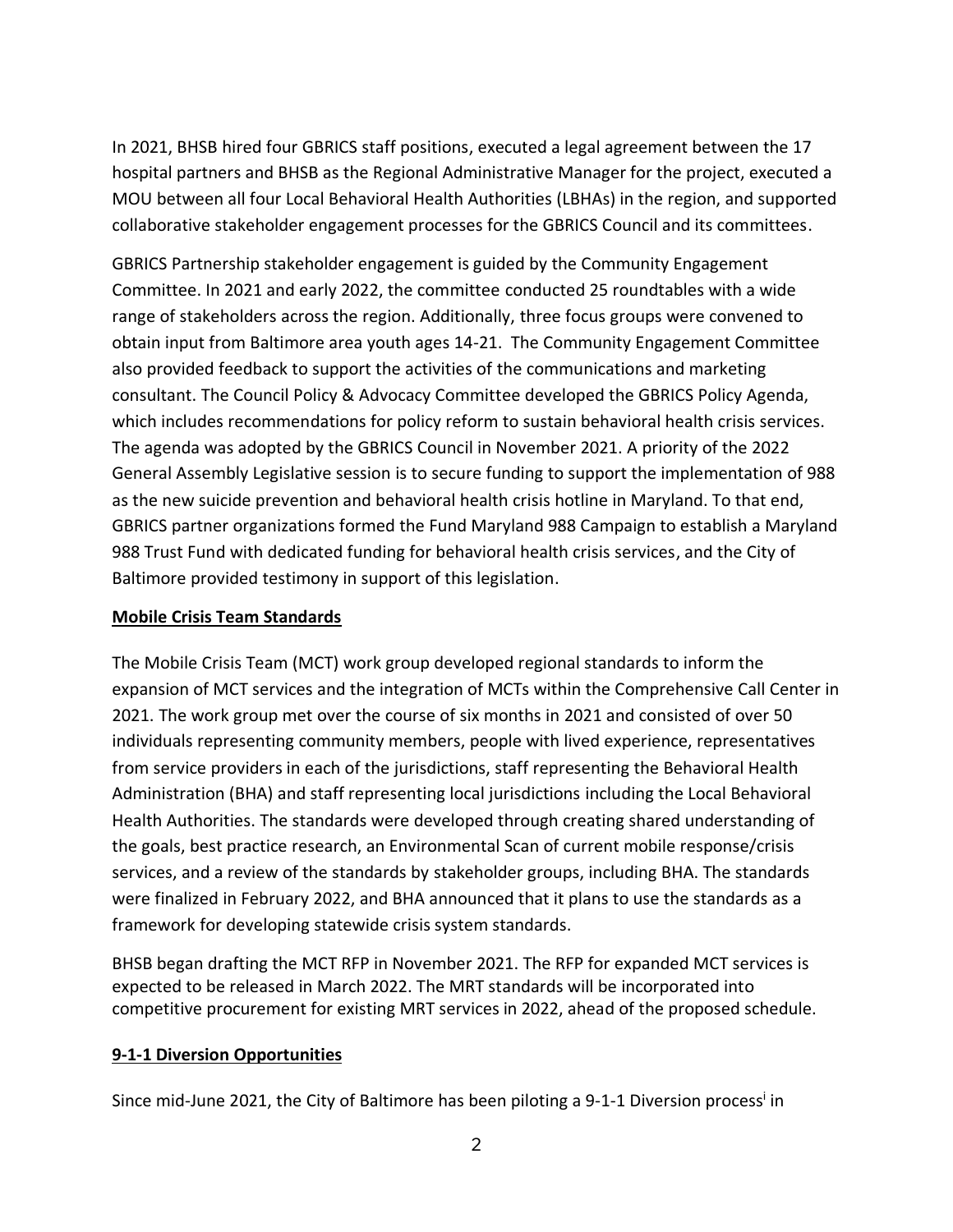collaboration with a community-based service provider, Baltimore Crisis Response Inc (BCRI), to divert two behavioral health call types to start — "non-suicidal and alert" (psychiatric/abnormal behavior/suicide) and "suicidal and alert" (psychiatric/abnormal behavior/suicide)<sup>3</sup>. The pilot process has served as a "proof of concept," a first step in the City's mission to provide the least police-involved response to behavioral health emergencies.

Data for the period Between June 16, 2021, and February 11, 2022, indicates:

- 1,069 Diversion-eligible instances or instances of attempted diversion.
	- o 398 included BCRI,
	- o 637 included BCFD, and
	- o 447 included BPD.
		- BPD and BCFD figures include co-response.
- 134 incidents were resolved by BCRI without a Police or Fire response.
- 38 callers declined to speak with BCRI.
- 74 calls that were diverted were returned to 911.
- An estimated 13,539 combined BCFD & BPD unit minutes saved by diverted calls

Overall, the results of the diversion pilot thus far are encouraging as they have illuminated the limitations of 911 as currently resourced, but the overall experience has brought a high level of collaboration and partnership between the City, the BPD, BCFD, and BCRI. This interagency approach has led the stakeholders to better understand the opportunities and constraints in each other's procedures. Based upon a data driven review, the 911 Behavioral Health Diversion Program oversight committee has recommended the inclusion of the 25B03 determinant into the diversion profile. Calls classified as 25B03 (suicidal/non-threatening and alert) by the 9-1-1 specialist will be processed in the same manner as the 25A01 and 25A02 calls.

- 25B03 calls will be transferred to the BCRI counselor via the warm handoff process
- BCRI will provide call intake, screening, and caller support. Calls involving a medical complaint or a situation requiring emergency medical, or police response will be routed back through the 911 call center and the Fire Communications Bureau
- The QA/QI committee will continue internal review and conduct audits of calls resulting in a missed handoff, under triage error, or an extensive delay in waiting for a counselor

### **Development of a comprehensive behavioral health call center**

The Comprehensive Call Center RFP was released in January 2022, with an anticipated launch date for services of October 2022. The original launch date for Call Center services in the GBRICS proposal was January 2022. This timeline underestimated the time needed to collaborate with partners due to the complexity of the transition to 988. The development of an

 $^3$  Baltimore City 9-1-1 Specialists take emergency calls for Fire, Police, & EMS. Through the Priority Dispatch Emergency Medical Dispatch Protocols (EMD), 9-1-1 Specialists will interview callers that have accessed the Baltimore City 9-1-1 system for help. After key questions are answered by the caller, the priority dispatch system will categorize the call. If the call is identified as appropriate for referral, the 9-1-1 Specialist will connect the caller through the 911 phone system to a trained mental health clinician at the Here2Help line which is operated by BCRI.